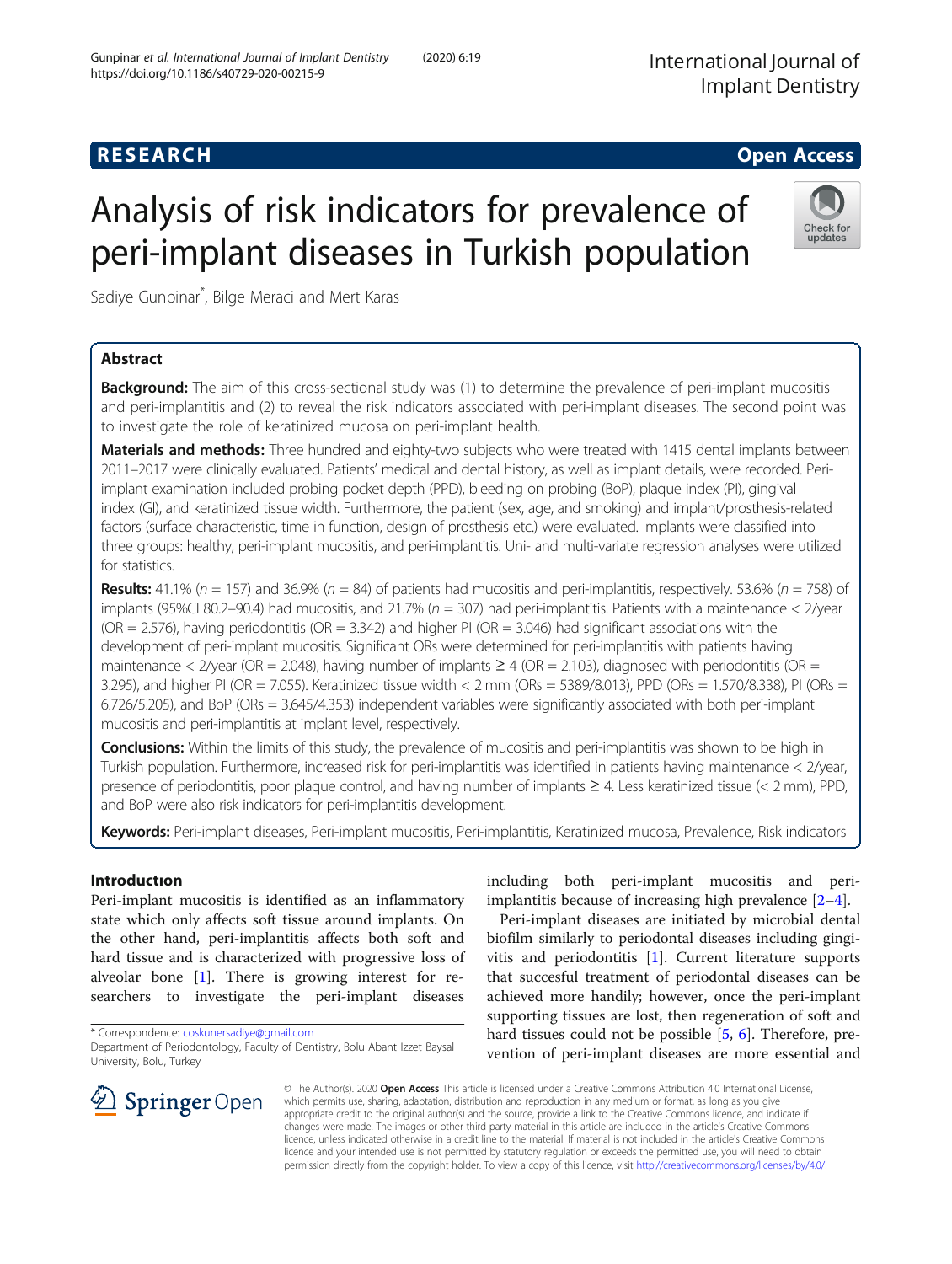important than treatment, to increase the success rate of the implant for long-term.

Knowledge of the factors that lead to peri-implant disease is crucial for maintaining the dental implants to function properly. Several patient- and implant-related risk indicators including poor oral hygiene, smoking, history of periodontal disease, and compliance of maintenance have been reported  $[2-4, 7]$  $[2-4, 7]$  $[2-4, 7]$  $[2-4, 7]$  $[2-4, 7]$  $[2-4, 7]$ . On the other hand, the necessity of keratinized tissue around implant is controversial. Some researchers reported that insufficient or an absence of keratinized mucosa (KM) is related to increased plaque accumulation and inflammatory parameters around implants [[2,](#page-7-0) [8](#page-7-0)–[10](#page-7-0)], others did not find a necessity for KM width to maintain peri-implant health [\[11](#page-7-0)–[13](#page-7-0)]. In a systematic review, the presence of at least 1 to 2-mm width of KM might be crucial for maintenance of peri-implant stability [[14](#page-7-0)]. Besides, Wennstrom and Derks [[15](#page-7-0)] reported that the need for keratinized mucosa was limited to maintain peri-implant soft and hard tissue stability. Furthermore, a threshold value for the presence of KM width, whether 1 mm or 2 mm, is not available in the literature. Recently, Lim et al. [\[13\]](#page-7-0) investigated the influence of KM on periimplant health and concluded that in compliant subjects, the width of KM may not be necessary to maintain periimplant health. In addition, they could not identify a thereshold value for the need of KM width.

In the shed of these findings, the purpose of this crosssectional study is to determine the prevalence of periimplant diseases and to clarify the probable systemic and local risk indicators related to peri-implant health in subjects treated in a university periodontology clinic.

#### Materıals and methods

#### Study design

The present cross-sectional study was conducted in Periodontology Department, in Bolu Abant Izzet Baysal University. Patients received dental implant treatment and implant-supported prosthetic rehabilitation between 2011– 2016 by one trained and experienced periodontology specialist (SG) and by three research assistants under the supervision of the same experienced periodontology specialist (SG). The patients were recalled for re-evaluations which included clinical examinations since June 2017.

The methodology of the study was approved by the ethics committee in human research from the School of Medicine, Bolu Abant Izzet Baysal University (decision number: 2017/175). Before the study, each patient was verbally informed about the procedures, and signed informed consent was obtained.

#### Study population

#### Inclusion and exclusion criteria

Patients (> 18 years old) rehabilitated with one or more dental implants, with at least 12 months of follow-up after loading, had panoramic radiograph immediately after surgery, and received regular or irregular maintenance therapy at the same periodontology department where the implants had been surgically inserted were included in this study. Individuals previously diagnosed with aggressive periodontitis [\[16\]](#page-7-0); had inadequate radiograph; had received administration of bisphosphonates and immunosuppressive medications, or antibiotic therapies in the previous 6 months were excluded. Pregnant or lactating women and subjects who had other missing data were also excluded.

#### Outcome measures

#### Clinical parameters

For each subject, age, gender, periodontal diagnosis (healthy, gingivitis, periodontitis) (17), presence of systemic diseases (cardiovascular disease, hypertension, or diabetes), drug intake, number of dental implants, and frequency of maintenance (at least two maintenance appointments per year/less than two per year or none) were recorded. Smoking habit was also recorded and categorized as non-smoker (subjects who never smoke or quit smoking for at least 5 years) and current smoker  $\langle$  10 cigarettes/day or  $\geq$  10 cigarettes/day).

For each implant, the following data were collected: location (anterior/posterior, maxilla/mandible), time in function (months), implant brand, type of prosthesis (fixed-multiple/single or removable) and previous bone augmentation procedure (yes/no).

The following peri-implant clinical parameters were recorded: probing pocket depth (PPD) in six sites per implant, plaque index  $(PI)$   $[18]$  and gingival index  $(GI)$ [[19\]](#page-7-0) in four sites per implant (vestibul-lingual/palatinalmesial-distal), bleeding on probing (BoP) measured as presence/absence at six sites per implant, and width of keratinized mucosa (KM). KM was measured in millimeter at three points (1-mm mesial-midpoint and 1-mm distal of buccal site) between gingival margin and mucogingival line. Mucogingival junction was determined by mobility test, and the mean of those three measurements was recorded as KM  $(0-2 \text{ mm/s } 2 \text{ mm})$ .

Patients with periodontitis were defined as the existence of periodontal pocket depths  $\geq 4$  mm with BoP and clinical attachment loss > 2 mm in at least two nonadjacent interproximal area [[17\]](#page-7-0). All clinical assessments were performed by a single and previously calibrated investigator (M.K.), using a manual periodontal probe (PCP-UNC 15: Hu-Friedy, Chicago, IL, USA). Intraexaminer calibration were performed in ten individuals not participating in the study presenting peri-implant mucositis and peri-implantitis. PPD values were recorded on six surfaces, and GI scores were recorded on four surfaces of each implant, in two separate sessions, 48 h apart. The intraclass correlation coefficients ranged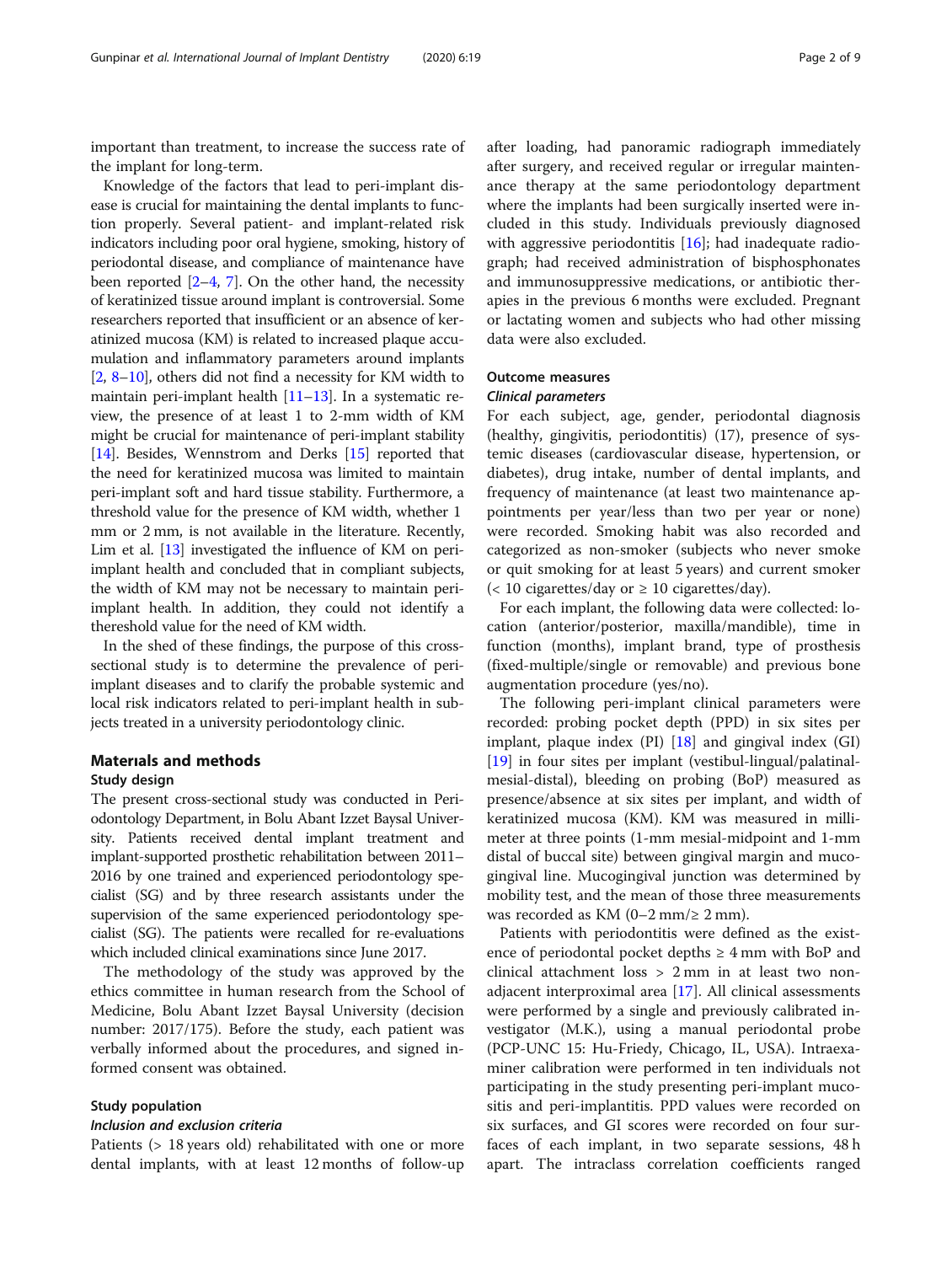between 0.811 and 0.923 for PPD, and the Cohen's kappa  $(\kappa)$  value of GI was 0.824.

#### Case definition

Peri-implant health was defined as absence of bleeding and/or suppuration on probing and no detectable radiographic marginal bone loss after initial bone remodeling. Peri-implant mucositis was diagnosed as tissue edema with bleeding on probing and absence of bone loss after initial crestal bone remodeling. On the other hand, diagnosis of peri-implantitis was based on the presence of bleeding and/or suppuration on probing, probing depth > 5 mm, and marginal bone loss > 2 mm reference to the most coronal part of the implant [\[1](#page-7-0)].

The implant with the most severe clinical diagnosis was chosen to describe the patient diagnosis. Accordingly, an individual was diagnosed as having periimplantitis if at least one implant had the diagnosis of peri-implantitis, and an individual was diagnosed as having peri-implant mucositis if one or more implant had the diagnosis of peri-implant mucositis.

#### Statistical analysis

Descriptive statistics are presented as frequencies and percentages. The prevalence of peri-implant health, periimplant mucositis, and peri-implantitis were reported at implant and patient levels. Risk indicators for periimplant mucositis and peri-implantitis were analyzed. For all models, the odds ratio (OR) and the 95% confidence intervals (CI) were reported.

Univariate logistic regression analysis was conducted for each independent variable individually to determine factors associated with peri-implant mucositis and periimplantitis. Factors with a combination of  $p$  values  $\lt$ 0.05 were chosen for the multivariate logistic regression. To avoid multicollinearity, Spearman's correlation analysis was used. Accordingly, implant-related independent variables GI and BoP ( $p = 0.000$ ,  $r = 0.859$ ) and dental arch and implant position ( $p = 0.000$ ,  $r = 0.908$ ) showed strong correlations. Therefore, after univariate regression, BoP and implant position independent variables were included in the final multivariate regression model. The statistical software SPSS (IBM, Version 22.0, Armonk, NY) was used for all analyses, and statistical differences with  $p$  values < 0.05 were considered significant. All the statistical results obtained from SPSS were confirmed with R statistics, and the results from SPSS were utilized in the tables.

#### Results

#### Demografic and clinical evaluation

A group of 424 patients were evaluated for inclusion, out of which, 42 patients were excluded. Among these, 36 had implants with < 1 year of follow-up from

prosthetic loading, and six were pregnant. The patientand implant-related demographics and clinical parameters are shown in Tables 1 and [2](#page-3-0). Three hundred eighty two patients (175 male and 207 female) with 1415 dental implants participated and clinically evaluated in this study.

The mean age of the patients was  $51.66 \pm 12.16$  years, ranging from 24 to 78 years. The mean follow-up was  $3.79 \pm 1.48$  years  $(45.50 \pm 17.78 \text{ months})$ . Moreover, 97.1% ( $n = 1374$ ) of implants had  $\geq 2$  years of follow-up, 70% (*n* = 990) had ≥ 3 years, and 41.1% (*n* = 582) had ≥ 4 years. The percentage of implants with more than 5 years of follow-up was  $15\%$  ( $n = 212$ ).

In the medical history, systemic diseases were reported for 29.6% ( $n = 113$ ) and diabetes were 11.8% ( $n = 45$ ) of patients. Smokers were  $34\%$  ( $n = 130$ ) of the sample. The majority of the patients (67.8%) had fair oral hygiene presenting a FMPI > 1 ( $n = 259$ ), and 63.1% of the patients had periodontitis. Gingivitis was diagnosed in 17.8% of the study population, and 19.1% showed healthy tissues.

A total of 1415 implants were examined in this study: 46.1% in the maxilla and 53.9% in the mandible. The average PPD was  $3.54 \pm 1.53$  mm  $(3.30 \pm 0.91)$  for

Table 1 Patient-related categorical data analyzed in this study

| Patient-related               | $N = 382$ |           |
|-------------------------------|-----------|-----------|
| data                          | n         | %         |
| Gender                        |           |           |
| Female/Male                   | 207/175   | 54.2/45.8 |
| Smoking                       |           |           |
| Non-smoker                    | 252       | 66.0      |
| Smoker ( $\geq$ 10)           | 130       | 34.0      |
| Systemic disease              |           |           |
| Yes/No                        | 113/269   | 29.6/70.4 |
| <b>Diabetes</b>               |           |           |
| Yes/No                        | 45/337    | 11.8/88.2 |
| Periodontal diagnosis         |           |           |
| Healthy                       | 73        | 19.1      |
| Gingivitis                    | 68        | 17.8      |
| Periodontitis                 | 241       | 63.1      |
| <b>FMPI</b>                   |           |           |
| >1                            | 259       | 67.8      |
| $\leq$ 1                      | 123       | 32.2      |
| Number of implants            |           |           |
| $\geq 4$                      | 151       | 39.5      |
| $\leq 4$                      | 231       | 60.5      |
| Frequency of maintenance/year |           |           |
| < 2                           | 219       | 57.3      |
| $\geq$ 2                      | 163       | 42.7      |

FMPI full-mouth plaque index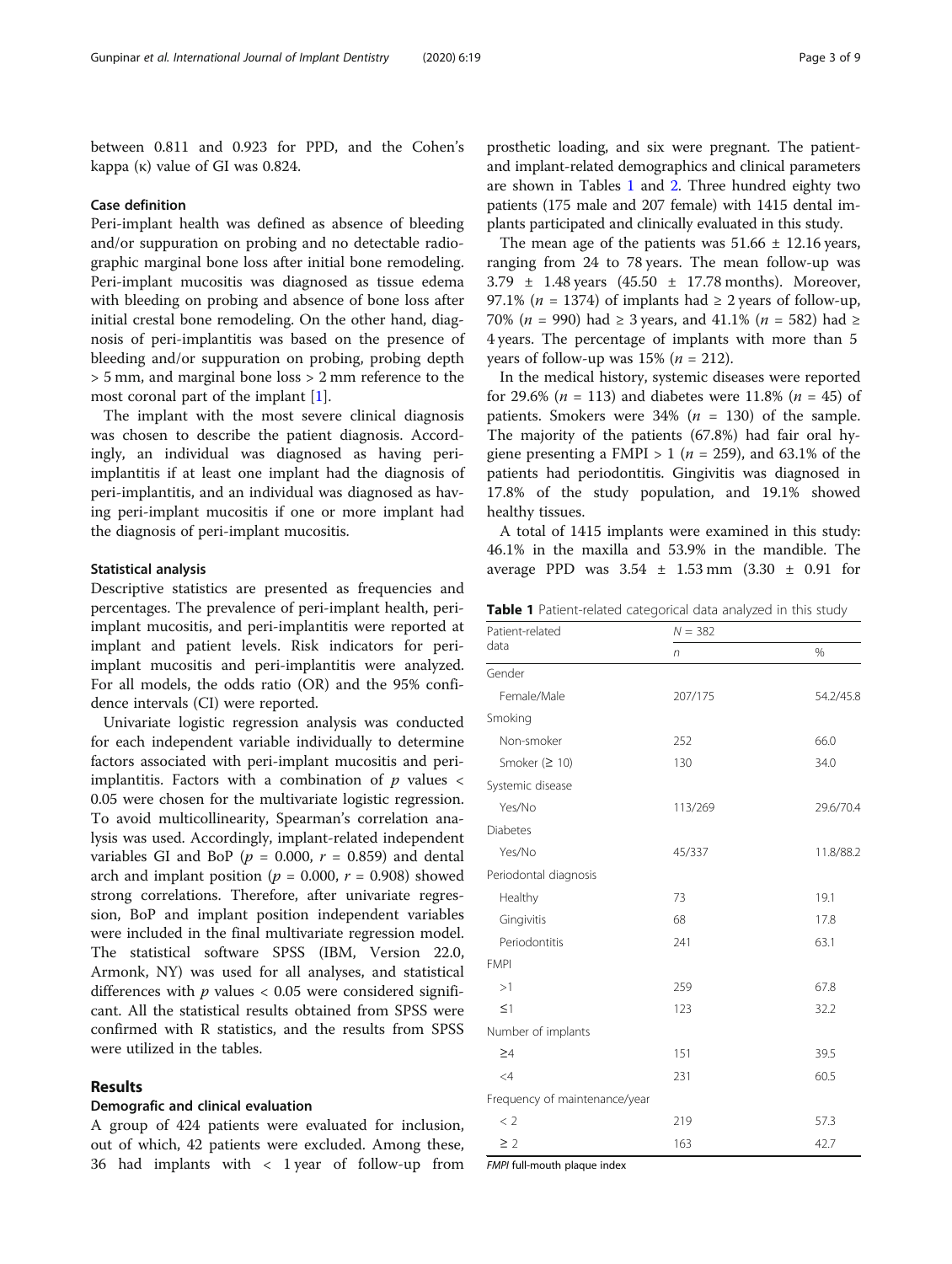| Implant-related data     | $N = 1415$ |           |
|--------------------------|------------|-----------|
|                          | n          | %         |
| Dental arch              |            |           |
| Maxilla/mandibula        | 653/762    | 46.1/53.9 |
| Position                 |            |           |
| Maxilla anterior         | 169        | 11.9      |
| Maxilla posterior        | 483        | 34.1      |
| Mandibula anterior       | 219        | 15.5      |
| Mandibula posterior      | 544        | 38.4      |
| Keratinized tissue width |            |           |
| $<$ 2 mm                 | 542        | 38.3      |
| $\geq 2$ mm              | 873        | 61.7      |
| Bone grafting            |            |           |
| Yes/No                   | 214/1201   | 15.1/84.9 |
| Periodontal diagnosis    |            |           |
| Healthy                  | 204        | 14.4      |
| Gingivitis               | 188        | 13.3      |
| Periodontitis            | 1023       | 72.3      |
| Type of prosthesis       |            |           |
| Removable/fixed          | 236/1179   | 16.7/83.3 |
| <b>Brand</b>             |            |           |
| I                        | 408        | 28.8      |
| $\mathsf{II}$            | 184        | 13.0      |
| Ш                        | 514        | 36.3      |
| $\mathsf{IV}$            | 188        | 13.3      |
| V                        | 121        | 8.6       |
| Years from loading       |            |           |
| >24 months               | 1374       | 97.1      |

<span id="page-3-0"></span>Table 2 Implant-related data analyzed in this study

mucositis;  $5.57 \pm 1.44$  for peri-implantitis), and the average PI was  $1.44 \pm 0.69$  (1.66  $\pm$  0.55 for mucositis; 1.84  $\pm$ 0.38 for peri-implantitis). The mean presence of bleeding was detected 50.49% (63.25% in mucositis and 73.19% in peri-implantitis). The keratinized tissue width around the implant was < 2 mm in 38.3% of the implants and also 3.9% of implants had absence of keratinized mucosa.

#### Prevalence of peri-implant mucositis and peri-implantitis

Twenty-two percent of the patients  $(n = 84)$  showed healthy peri-implant mucosa. 41.1% ( $n = 157$ ) of the patients presented peri-implant mucositis, whereas  $36.9\%$  ( $n =$ 141) exhibited peri-implantitis. Corresponding values were 12.6% ( $n = 19$ ); 43.0% ( $n = 65$ ); and 44.4% ( $n = 67$ ) in subjects who had  $\geq 4$  number of implants.

Implant level analyses revealed that 24.7% of the implants  $(n = 350)$  presented no signs of peri-implant diseases. Furthermore, the prevalence of peri-implant mucositis and peri-implantitis at the implant level was 53.6% ( $n = 758$ ) and 21.7% ( $n = 307$  $n = 307$  $n = 307$ ), respectively (Table 3).

## Risk indicators for peri-implant mucositis and periimplantitis

### Patient level

Table [4](#page-4-0) depicts the ORs and 95% CI for each patientbased factor associated with peri-implant mucositis and peri-implantitis. According to the univariate regression analysis, age, frequency of maintenance, systemic disease, periodontal disease (periodontitis versus gingivitis/ healthy), number of dental implants, and PI were significantly associated with peri-implant mucositis. In the multivariate regression model using these significant variables, frequency of maintenance (OR = 2.576, 95% CI 1.403–4.729;  $p = 0.002$ ), periodontal disease (having periodontitis) (OR = 3.342, 95% CI 1.702-6.561;  $p =$ 0.000), and PI (OR = 3.046, 95% CI 1.724–5.383;  $p =$ 0.000) had significant associations with the development of peri-implant mucositis.

When the variables were analyzed with regard to periimplantitis development at patient level, only gender did not reach statistical significance (OR = 0.577, 95% CI 0.332–1.002;  $p = 0.051$ ). Instead, multivariate regression showed that PI was significantly associated with periimplantitis development (OR = 7.055, 95% CI 3.803– 13.088;  $p = 0.000$ ). Furthermore, significant ORs were determined for patients having maintenance per year < 2 (OR = 2.048, 95% CI 1.074-3.907;  $p = 0.030$ ), patients having ≥ 4 implants (OR = 2.103, 95% CI 1.040–4.251; *p*  $= 0.039$ ), patients diagnosed with periodontitis (OR  $=$ 3.295, 95% CI 1.593–6.815;  $p = 0.001$ ) via multivariate regression model.

#### Implant level

The implant-based variables associated with periimplant mucositis and peri-implantitis are summarized in Table [5.](#page-5-0) The significant variables obtained by univariate regression were utilized for multivariate regression. Accordingly, having a systemic disease (ORs = 2.196/ 3.789), diagnosed as periodontitis (ORs = 6.931/18.613), keratinized tissue width  $\langle$  2 mm (ORs = 5.389/8.013), PPD (ORs = 1.570/8.338), PI (ORs = 6.726/5.205), and BoP (ORs = 3.645/4.353) independent variables were significantly associated with both peri-implant mucositis and peri-implantitis, respectively.

#### **Discussion**

The present non-interventional study evaluated the frequency of peri-implant diseases and probable risk indicators of both peri-implant mucositis and periimplantitis in patients applied to a university periodontology department.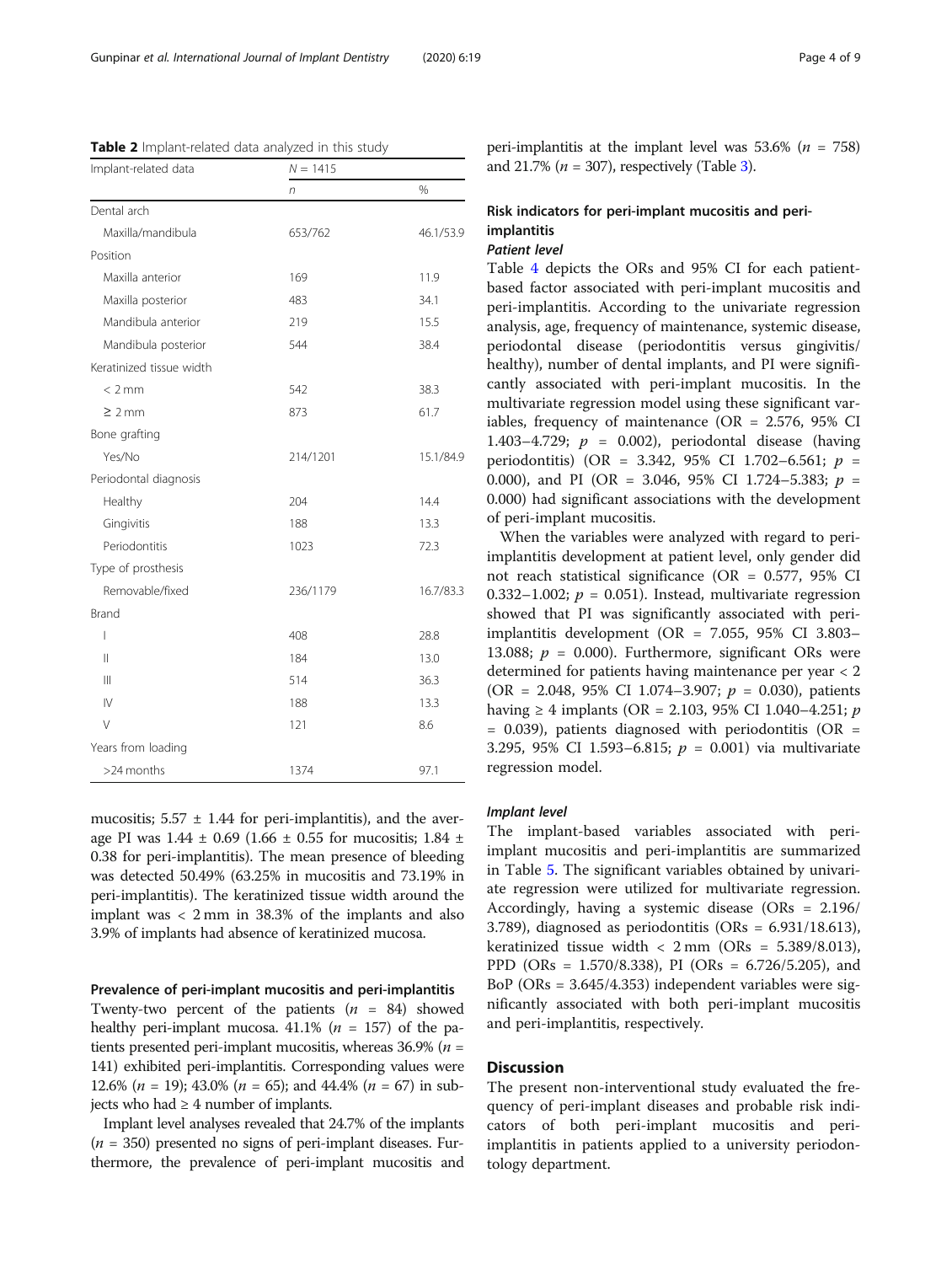|                        | Patient level $(N = 382)$ |                                     | Implant level ( $N = 1415$ ) |
|------------------------|---------------------------|-------------------------------------|------------------------------|
|                        | % (n)                     | Number of implants $1-3/24$ , % (n) | % (n)                        |
| Peri-implant health    | 22.0 (84)                 | 28.1 (65)/12.6 (19)                 | 24.7 (350)                   |
| Peri-implant mucositis | 41.1 (157)                | 39.8 (92)/43.0 (65)                 | 53.6 (758)                   |
| Peri-implantitis       | 36.9 (141)                | 32.0 (74)/44.4 (67)                 | 21.7 (307)                   |

<span id="page-4-0"></span>Table 3 Prevalence of peri-implant health and disease at patient and implant levels

This study included a total of 382 subjects, with 1415 implants. Peri-implant mucositis was defined as the presence of BoP without bone loss after initial remodeling as suggested and as in line with the literature [\[1](#page-7-0), [20](#page-7-0), [21\]](#page-7-0). But the definition of peri-implantitis vary across the studies. Some studies diagnose peri-implantitis according to the bone level changes with reference to the exposed implant thread [\[22](#page-7-0)–[24\]](#page-7-0); others agree for the marginal bone loss in millimeters ranging from 0.5 to 5 mm as threshold [[2,](#page-7-0) [3](#page-7-0), [25,](#page-7-0) [26](#page-7-0)]. Therefore, different case definitions and different thresholds cause wide range of the prevalences of peri-implant diseases. In our study, the peri-implantitis was diagnosed as having > 2 mm marginal bone loss, > 5 mm PPD with BoP and the prevalence of patients presenting peri-implant mucositis and peri-implantitis were 41.1% and 36.9%, respectively. The prevalence increases to 43.0% for peri-implant mucositis and 44.4% for peri-implantitis in patients having number of implants  $\geq 4$ . When we analyze the results at implant levels, the prevalences were determined as 53.6% and 21.7% for peri-implant mucositis and periimplantitis, respectively. These results are similar to some studies [\[26](#page-7-0)–[29\]](#page-7-0). On the other hand, compared to other studies, these prevalences are relatively high in which the prevalence of peri-implantitis ranges from 1–

15.8% [\[2](#page-7-0), [25,](#page-7-0) [30](#page-7-0)–[32\]](#page-7-0) at patient level. These different results could be attributed to the characteristics of the study population including having different probable risk factors for peri-implant diseases development and also the different case definitions. Furthermore, reporting the prevalences as subject or implant level is making it difficult to compare the results with the literature. But, general opinion is that the prevalences of peri-implant diseases should be assessed at subject level as in other chronic systemic diseases [[20](#page-7-0)].

Based on the results of multivariable multinomial regression analysis, frequency of maintenance < 2/year (OD = 2.57; 2.04), patients diagnosed as periodontitis  $(OD = 3.31; 3.29)$ , and PI  $(OD = 3.04; 7.05)$  were associated with peri-implant mucositis and peri-implantitis development at patient level, respectively. In addition to these results, patients who have  $\geq 4$  number of implants have higher risk for peri-implantitis occurrence (OD = 2.10) than patients having number of implants < 4 as reported in numerous studies [[3,](#page-7-0) [22,](#page-7-0) [33](#page-7-0)–[35\]](#page-8-0). These results are in agreement with the literature as follows: higher PI (which also demonstrates poor oral hygiene) [\[27](#page-7-0), [30](#page-7-0), [36](#page-8-0)], patients who do not participate to the maintenance therapy [[7,](#page-7-0) [37\]](#page-8-0), and patients who had history of periodontitis were demonstrated as risk indicators for the

Table 4 Patient-related probable risk indicators for the occurrence of peri-implant mucositis and peri-implantitis

| Variable                             |        |           | Peri-implant mucositis             |          |    |                                                |   |           | Peri-implantitis                                       |          |           |                           |          |
|--------------------------------------|--------|-----------|------------------------------------|----------|----|------------------------------------------------|---|-----------|--------------------------------------------------------|----------|-----------|---------------------------|----------|
|                                      |        |           | Univariate regression              |          |    | Multivariate regression                        |   |           | Univariate regression                                  |          |           | Multivariate regression   |          |
|                                      |        | <b>OR</b> | 95% CI                             | D        | OR | 95% CI                                         | D | <b>OR</b> | 95% CI                                                 | D        | <b>OR</b> | 95% CI                    | р        |
| Gender                               | Female | 0.673     | $(0.391 - 1.158)$                  | 0.153    |    |                                                |   | 0.577     | $(0.332 - 1.002)$                                      | 0.051    |           |                           |          |
| Age                                  |        |           | 1.056 (1.032-1.080)                | $0.000*$ |    |                                                |   | 1.047     | $(1.023 - 1.071)$                                      | $0.000*$ |           |                           |          |
| Smoking                              | Yes    | 1.179     | $(0.638 - 2.179)$                  | 0.599    |    |                                                |   | 2.981     | $(1.634 - 5.437)$                                      | $0.000*$ |           |                           |          |
| Frequency of<br>maintenance/<br>year | < 2    |           | 2.866 (1.659-4.953)                | $0.000*$ |    | 2.576 (1.403-4.729) 0.002* 2.278 (1.311-3.956) |   |           |                                                        | $0.003*$ |           | 2.048 (1.074-3.907)       | $0.030*$ |
| Systemic<br>disease                  | Yes    |           | 1.965 (1.021-3.782)                | 0.043    |    |                                                |   | 2.697     | $(1.353 - 5.021)$                                      | $0.004*$ |           |                           |          |
| <b>Diabetes</b>                      | Yes    | 1.426     | $(0.491 - 4.147)$                  | 0.514    |    |                                                |   |           | 3.742 (1.382-10.136) 0.009*                            |          |           |                           |          |
| Periodontal<br>disease               |        |           | Periodontitis 5.874 (3.283-10.509) |          |    | $0.000*$ 3.342 (1.702-6.561) 0.000*            |   | 6.634     | $(3.642 - 12.082)$ 0.000*                              |          |           | $3.295$ $(1.593 - 6.815)$ | $0.001*$ |
| Number of<br>implants                | >4     |           | 2.417 (1.324-4.412)                | $0.004*$ |    |                                                |   | 3.097     | $(1.685 - 5.693)$                                      | $0.000*$ | 2.103     | $(1.040 - 4.251)$         | $0.039*$ |
| PI                                   |        | 3.362     | $(2.038 - 5.546)$                  | $0.000*$ |    |                                                |   |           | 3.046 (1.724-5.383) 0.000* 8.365 (4.769-14.670) 0.000* |          | 7.055     | $(3.803 - 13.088)$        | $0.000*$ |

PI plaque index, OR odds ratio

\*Indicates statistically significant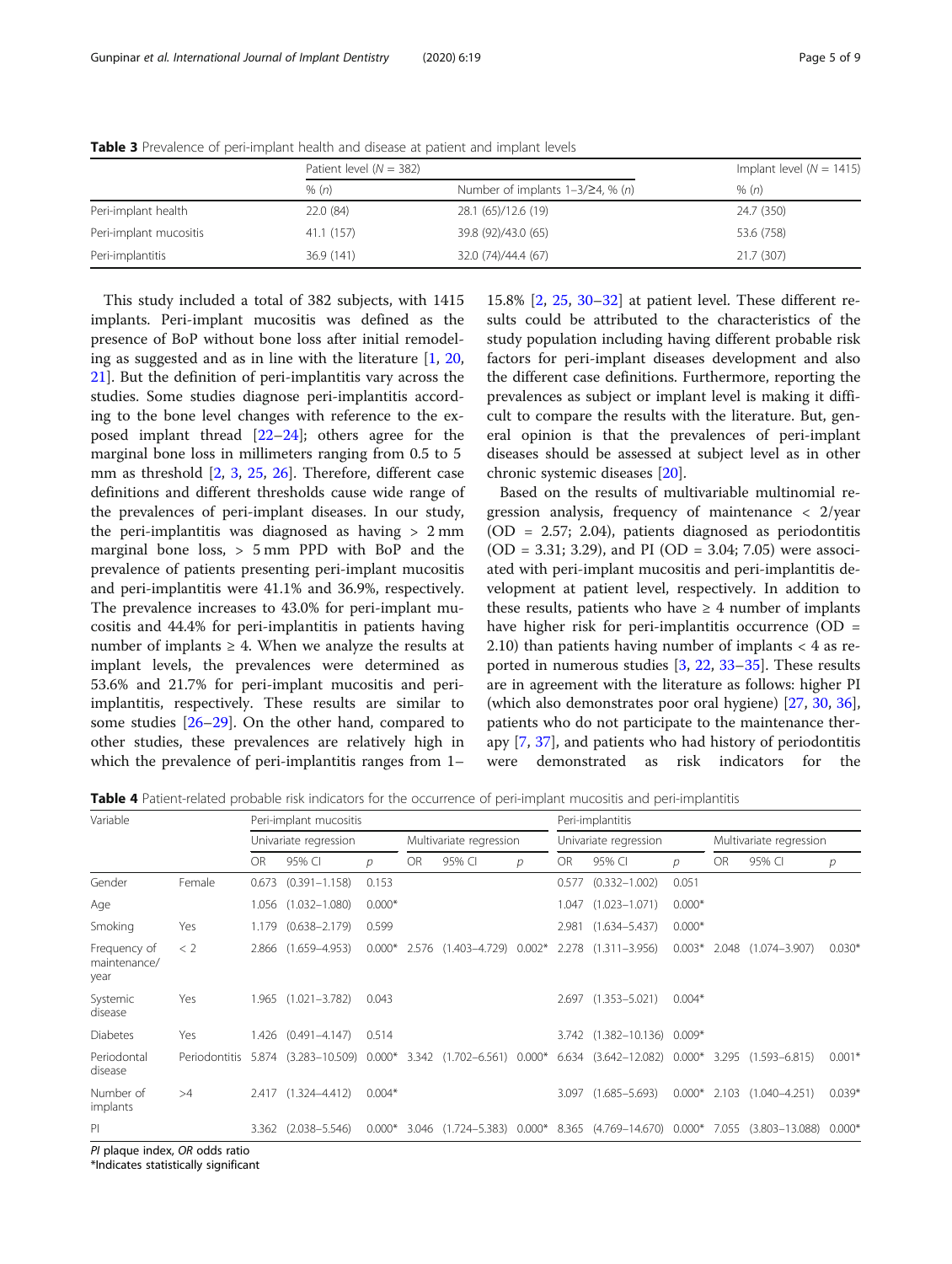<span id="page-5-0"></span>

| Multivariate regression<br>95%<br>2.196<br>3.645<br>5.389<br>1.570<br>6.726<br>6.931<br>$\delta$<br>$0.000*$<br>$0.000*$<br>$0.001*$<br>$0.000*$<br>$0.000*$<br>$0.000*$<br>$0.000*$<br>$0.000*$<br>$0.000*$<br>$0.000*$<br>$0.000*$<br>$0.000*$<br>$0.000*$<br>$0.000*$<br>$0.348*$<br>$0.000*$<br>$0.023*$<br>0.905<br>0.454<br>0.565<br>σ<br>$(10.685 - 18.004)$<br>$(20.120 - 45.357)$<br>$(5.841 - 13.316)$<br>$(3.882 - 5.951)$<br>$(0.849 - 1.440)$<br>$(2.792 - 4.814)$<br>$(0.394 - 0.664)$<br>$(1.885 - 4.601)$<br>$(3.860 - 5.637)$<br>$(2.369 - 5.917)$<br>$(1.458 - 2.634)$<br>$(1.605 - 2.684)$<br>$(1.663 - 3.185)$<br>$(0.816 - 1.779)$<br>$(0.691 - 1.388)$<br>$(0.985 - 0.999)$<br>$(0.694 - 1.221)$<br>$(0.468 - 0.785)$<br>$(1.770 - 7.907)$<br>$(0.454 - 0.758)$<br>Univariate regression<br>95% CI<br>30.209<br>13.870<br>8.819<br>0.606<br>1.960<br>2.076<br>1.106<br>4.806<br>4.665<br>0.979<br>3.666<br>0.586<br>1.205<br>0.512<br>2.945<br>3.744<br>0.992<br>1.064<br>2.301<br>3.741<br>0.921<br>$\widetilde{\sigma}$<br>Removable vs. fixed<br>Lower posterior<br>Upper posterior<br>Lower anterior<br>Upper anterior<br>Periodontitis<br>Yes vs. No<br>$<$ 2/year<br>Female<br>Upper<br>$\sim$<br>Yes<br>Yes<br>Yes<br>Yes<br>$\wedge$<br>Frequency of maintenance<br>Periodontal Diagnosis<br>Bone augmentation<br>Years from loading<br>Type of prosthesis<br>Systemic disease<br>KT < 2 mm<br>Diabetes<br>Smoking<br>Position<br>Gender<br>Brand<br><b>Dad</b><br>Jaw<br>Bo <sub>P</sub><br><b>U</b><br>$\overline{\mathbb{Z}}$ |                            |                    |          |                      |                       |          |          |                         |          |
|----------------------------------------------------------------------------------------------------------------------------------------------------------------------------------------------------------------------------------------------------------------------------------------------------------------------------------------------------------------------------------------------------------------------------------------------------------------------------------------------------------------------------------------------------------------------------------------------------------------------------------------------------------------------------------------------------------------------------------------------------------------------------------------------------------------------------------------------------------------------------------------------------------------------------------------------------------------------------------------------------------------------------------------------------------------------------------------------------------------------------------------------------------------------------------------------------------------------------------------------------------------------------------------------------------------------------------------------------------------------------------------------------------------------------------------------------------------------------------------------------------------------------------------------------------------|----------------------------|--------------------|----------|----------------------|-----------------------|----------|----------|-------------------------|----------|
|                                                                                                                                                                                                                                                                                                                                                                                                                                                                                                                                                                                                                                                                                                                                                                                                                                                                                                                                                                                                                                                                                                                                                                                                                                                                                                                                                                                                                                                                                                                                                                |                            |                    |          |                      | Univariate regression |          |          | Multivariate regression |          |
|                                                                                                                                                                                                                                                                                                                                                                                                                                                                                                                                                                                                                                                                                                                                                                                                                                                                                                                                                                                                                                                                                                                                                                                                                                                                                                                                                                                                                                                                                                                                                                |                            |                    | σ        | $\widetilde{\sigma}$ | 95% CI                | $\Omega$ | $\delta$ | 95% CI                  | σ        |
|                                                                                                                                                                                                                                                                                                                                                                                                                                                                                                                                                                                                                                                                                                                                                                                                                                                                                                                                                                                                                                                                                                                                                                                                                                                                                                                                                                                                                                                                                                                                                                |                            |                    |          | 0.527                | $(0.386 - 0.720)$     | $0.000*$ |          |                         |          |
|                                                                                                                                                                                                                                                                                                                                                                                                                                                                                                                                                                                                                                                                                                                                                                                                                                                                                                                                                                                                                                                                                                                                                                                                                                                                                                                                                                                                                                                                                                                                                                |                            |                    |          | 3.413                | $(2.430 - 4.793)$     | $0.000*$ |          |                         |          |
|                                                                                                                                                                                                                                                                                                                                                                                                                                                                                                                                                                                                                                                                                                                                                                                                                                                                                                                                                                                                                                                                                                                                                                                                                                                                                                                                                                                                                                                                                                                                                                |                            |                    |          | 2.020                | $(1.478 - 2.760)$     | $0.000*$ |          |                         |          |
|                                                                                                                                                                                                                                                                                                                                                                                                                                                                                                                                                                                                                                                                                                                                                                                                                                                                                                                                                                                                                                                                                                                                                                                                                                                                                                                                                                                                                                                                                                                                                                |                            | $(1.090 - 4.427)$  | $0.028*$ | 3.058                | $(2.116 - 4.419)$     | $0.000*$ | 3.789    | $(1.667 - 8.614)$       | $0.001*$ |
|                                                                                                                                                                                                                                                                                                                                                                                                                                                                                                                                                                                                                                                                                                                                                                                                                                                                                                                                                                                                                                                                                                                                                                                                                                                                                                                                                                                                                                                                                                                                                                |                            |                    |          | 4.460                | $(2.007 - 9.911)$     | $0.000*$ |          |                         |          |
|                                                                                                                                                                                                                                                                                                                                                                                                                                                                                                                                                                                                                                                                                                                                                                                                                                                                                                                                                                                                                                                                                                                                                                                                                                                                                                                                                                                                                                                                                                                                                                |                            | $(3.303 - 14.544)$ | $0.000*$ | 4.336                | $(3.038 - 6.190)$     | $0.000*$ | 18.613   | $(7.304 - 47.427)$      | $0.000*$ |
|                                                                                                                                                                                                                                                                                                                                                                                                                                                                                                                                                                                                                                                                                                                                                                                                                                                                                                                                                                                                                                                                                                                                                                                                                                                                                                                                                                                                                                                                                                                                                                |                            |                    |          | 0.433                | $(0.316 - 0.592)$     | $0.000*$ |          |                         |          |
|                                                                                                                                                                                                                                                                                                                                                                                                                                                                                                                                                                                                                                                                                                                                                                                                                                                                                                                                                                                                                                                                                                                                                                                                                                                                                                                                                                                                                                                                                                                                                                |                            |                    |          | 0.747                | $(0.447 - 1.250)$     | 0.267    |          |                         |          |
|                                                                                                                                                                                                                                                                                                                                                                                                                                                                                                                                                                                                                                                                                                                                                                                                                                                                                                                                                                                                                                                                                                                                                                                                                                                                                                                                                                                                                                                                                                                                                                |                            |                    |          | 0.474                | $(0.343 - 0.655)$     | $0.000*$ |          |                         |          |
|                                                                                                                                                                                                                                                                                                                                                                                                                                                                                                                                                                                                                                                                                                                                                                                                                                                                                                                                                                                                                                                                                                                                                                                                                                                                                                                                                                                                                                                                                                                                                                |                            |                    |          | 2.775                | $(1.680 - 4.583)$     | $0.000*$ |          |                         |          |
|                                                                                                                                                                                                                                                                                                                                                                                                                                                                                                                                                                                                                                                                                                                                                                                                                                                                                                                                                                                                                                                                                                                                                                                                                                                                                                                                                                                                                                                                                                                                                                |                            |                    |          | 1.487                | $(1.086 - 2.037)$     | $0.013*$ |          |                         |          |
|                                                                                                                                                                                                                                                                                                                                                                                                                                                                                                                                                                                                                                                                                                                                                                                                                                                                                                                                                                                                                                                                                                                                                                                                                                                                                                                                                                                                                                                                                                                                                                |                            | $(2.637 - 11.010)$ | $0.000*$ | 17.439               | $(11.133 - 27.315)$   | $0.000*$ | 8.013    | $(3.494 - 18.380)$      | $0.000*$ |
|                                                                                                                                                                                                                                                                                                                                                                                                                                                                                                                                                                                                                                                                                                                                                                                                                                                                                                                                                                                                                                                                                                                                                                                                                                                                                                                                                                                                                                                                                                                                                                |                            | $(1.105 - 2.230)$  | $0.012*$ | 24.837               | $(18.477 - 33.385)$   | $0.000*$ | 8.338    | $(5.540 - 12.548)$      | $0.000*$ |
|                                                                                                                                                                                                                                                                                                                                                                                                                                                                                                                                                                                                                                                                                                                                                                                                                                                                                                                                                                                                                                                                                                                                                                                                                                                                                                                                                                                                                                                                                                                                                                |                            | $(3.829 - 11.812)$ | $0.000*$ | 51.175               | $(32.298 - 81.083)$   | $0.000*$ | 5.205    | $(2.570 - 10.541)$      | $0.000*$ |
|                                                                                                                                                                                                                                                                                                                                                                                                                                                                                                                                                                                                                                                                                                                                                                                                                                                                                                                                                                                                                                                                                                                                                                                                                                                                                                                                                                                                                                                                                                                                                                |                            |                    |          | 40.955               | $(15.184 - 110.467)$  | $0.000*$ |          |                         |          |
|                                                                                                                                                                                                                                                                                                                                                                                                                                                                                                                                                                                                                                                                                                                                                                                                                                                                                                                                                                                                                                                                                                                                                                                                                                                                                                                                                                                                                                                                                                                                                                |                            | $(2.817 - 4.716)$  | $0.000*$ | 6.046                | $(4.911 - 7.444)$     | $0.000*$ | 4.353    | $(3.239 - 5.851)$       | $0.000*$ |
|                                                                                                                                                                                                                                                                                                                                                                                                                                                                                                                                                                                                                                                                                                                                                                                                                                                                                                                                                                                                                                                                                                                                                                                                                                                                                                                                                                                                                                                                                                                                                                |                            |                    |          | 0.850                | $(0.550 - 1.313)$     | 0.464    |          |                         |          |
|                                                                                                                                                                                                                                                                                                                                                                                                                                                                                                                                                                                                                                                                                                                                                                                                                                                                                                                                                                                                                                                                                                                                                                                                                                                                                                                                                                                                                                                                                                                                                                |                            |                    |          | 3.103                | $(1.857 - 5.186)$     | $0.000*$ |          |                         |          |
|                                                                                                                                                                                                                                                                                                                                                                                                                                                                                                                                                                                                                                                                                                                                                                                                                                                                                                                                                                                                                                                                                                                                                                                                                                                                                                                                                                                                                                                                                                                                                                |                            |                    |          | 0.995                | $(0.987 - 1.003)$     | 0.240    |          |                         |          |
|                                                                                                                                                                                                                                                                                                                                                                                                                                                                                                                                                                                                                                                                                                                                                                                                                                                                                                                                                                                                                                                                                                                                                                                                                                                                                                                                                                                                                                                                                                                                                                |                            |                    |          | 1.281                | $(0.920 - 1.784)$     | 0.143    |          |                         |          |
|                                                                                                                                                                                                                                                                                                                                                                                                                                                                                                                                                                                                                                                                                                                                                                                                                                                                                                                                                                                                                                                                                                                                                                                                                                                                                                                                                                                                                                                                                                                                                                | 0.727<br>$(0.749 - 1.512)$ |                    |          | 0.189                | $(0.094 - 0.378)$     | $0.000*$ |          |                         |          |
| 0.890<br>$(0.784 - 1.323)$<br>1.019<br>≡                                                                                                                                                                                                                                                                                                                                                                                                                                                                                                                                                                                                                                                                                                                                                                                                                                                                                                                                                                                                                                                                                                                                                                                                                                                                                                                                                                                                                                                                                                                       |                            |                    |          | 0.761                | $(0.550 - 1.052)$     | 0.098    |          |                         |          |
| 0.729<br>$(0.709 - 1.636)$<br>1.077<br>≥                                                                                                                                                                                                                                                                                                                                                                                                                                                                                                                                                                                                                                                                                                                                                                                                                                                                                                                                                                                                                                                                                                                                                                                                                                                                                                                                                                                                                                                                                                                       |                            |                    |          | 2.757                | $(1.780 - 4.272)$     | $0.000*$ |          |                         |          |
| 0.877<br>$(0.617 - 1.511)$<br>0.965<br>$\geq$                                                                                                                                                                                                                                                                                                                                                                                                                                                                                                                                                                                                                                                                                                                                                                                                                                                                                                                                                                                                                                                                                                                                                                                                                                                                                                                                                                                                                                                                                                                  |                            |                    |          | 0.912                | $(0.526 - 1.582)$     | 0.744    |          |                         |          |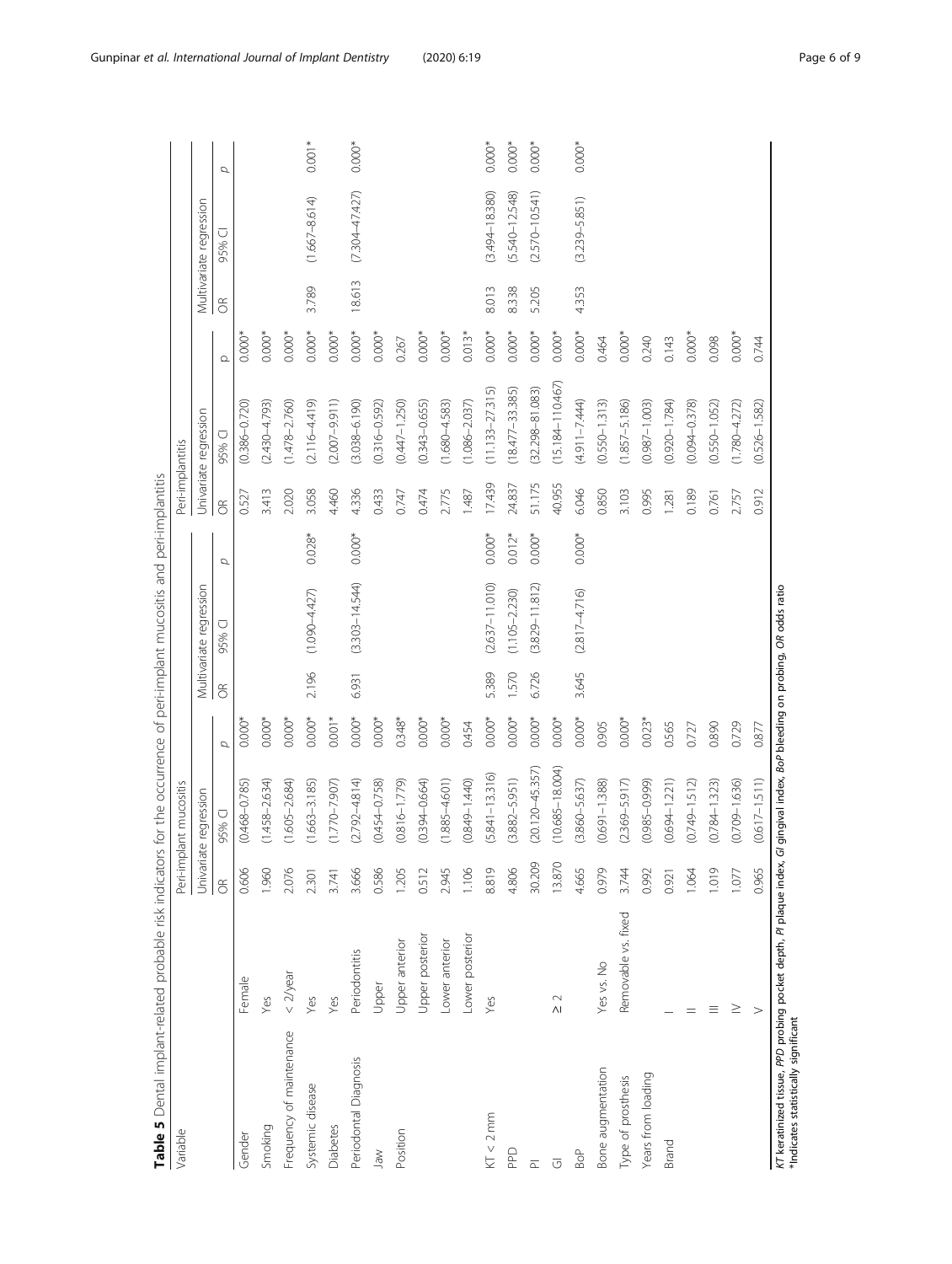development of peri-implant disease [\[4](#page-7-0), [33](#page-7-0), [38](#page-8-0)]. In this cross sectional study, patients who have current diagnosis of periodontitis had increased probability for development of peri-implant disease. Therefore, our results are significant to reveal the importance of current periodontal status as a risk indicator.

When the putative risk indicators for peri-implant disease were analyzed at implant level, it was determined that, in addition to PI and periodontitis diagnosis, higher PPD, and BoP, having a systemic disease and keratinized tissue (KT) width < 2 mm were associated with both peri-implant mucositis and peri-implantitis occurrence. Among these variables, PI, PPD, BoP, and current periodontitis diagnosis are relatively predicted variables, but systemic disease and KT width are controversial. In our study, patients with systemic diseases (cardiovascular disease, hypertension, and diabetes) have increased risk for mucositis (OD = 2.1) and peri-implantitis (OD = 3.7) development than patients who were systemically healthy. On the other hand, when diabetes was analyzed solely as an indicator rather than having a systemic disease, multivariate anayses did not find an association with the peri-implant disease development. Conversely, Monje et al. [\[39](#page-8-0)] reported that patients with diabetes were at high risk for peri-implantitis development but not for peri-implant mucositis. Furthermore, implant survival rates were reported as high in patients who were taking antihypertensive drugs than systemically healthy subjects [\[40](#page-8-0)]. In our study, drug usage could not be analyzed because of presenting multicolinerity with the variable sytemic disease data. These results could be attributed to the patients with diabetes and might be relatively more under controlled than patients with HT and having cardiovascular disease. Besides, self-reported patients' medical history was recorded. The hemoglobin A1c (HbA1c) levels were not measured in patients with diabetes.

In the literature, there is no consensus about the KT width around dental implant, whether necessary or not. Additionally, the adequate width of KT is controversial. Several researchers reported that KT is not necessary to maintain peri-implant tissue health [\[11](#page-7-0), [12\]](#page-7-0). Conversely, in line with our results, the necessity of KT around implant-supported prostheses have been shown to be essential for proper plaque control [[41\]](#page-8-0). Unexpectedly, Pimentel et al. [[35\]](#page-8-0) and Roos-Jansaker et al. [[42](#page-8-0)] demonstrated that presence of KT is associated with periimplant inflammation. In our study, implants with KT < 2 mm have greater change for peri-implant mucositis (OD = 5.38) and peri-implantitis (OD = 8.01) development respectively, than implants having  $KT \geq 2$  mm. In our study, although the amount of bone loss was not evaluated, it is assumed that less KT is more related to the plaque accumulation rather than the bone loss around implants because higher PIs were scored in implants having  $KT < 2$  mm as reported in other studies [[41\]](#page-8-0). The different results about the importance of KT among studies might be due to the differences in the thereshold values of KT and follow-up times considered. Furthermore, the characteristics of the study population and also the different probable risk indicators included in the analysis could be the reasons.

PPD was determined as another risk indicator for periimplant disease development in this study. This result was first reported by Vignoletti et al. [[3\]](#page-7-0). They revealed that implants having  $PPD \geq 4$  mm had increased risk for peri-implantitis development (OD =  $3.5$ ). In our crosssectional study, for each 1 mm increase in PPD, the OR of having peri-implant mucositis increase was 1.57, and peri-implantitis increase was 8.33. In the literature, increased PPD was associated with increased BoP [\[43](#page-8-0)] and bone loss [\[44\]](#page-8-0). Furthermore, increased PPD would ensure anaerobic microbial growth and this would cause soft and hard tissue breakdown [[45](#page-8-0)]. On the other hand, PPD is an important criteria for diagnosis of periimplant diseases. Therefore, PPD, which was identified as a risk indicator, should be verified in the prospective studies because PPD might be a consequence rather than a risk due to the cross-sectional nature of our study.

The results of this cross-sectional study might have been effected by some limitations. Firstly, the occlusal overload and some possible risk indicators as platform switching related to the implant supported prosthesis were not evaluated. Second, patients who had given up smoking were accepted as non-smokers and only the current smoking status of the patients were considered. Therefore, this might have masked the actual effect of smoking on the development of peri-implant diseases. Third, the cross-sectional nature of our study only allows us to consider one evaluation time period rather than giving information about the progression of the disease. Thus, this limits us to make interpretation about the causality. Besides these limitations, the multilevel multivariable analyses and also both the patient- and implant-level analyses including numerous variables are the strengths of our study.

### Conclusıons

Within the limitations of the present study, a high prevalence of peri-implant diseases were determined in a Turkish population rehabilitated in a university clinic. Higher probabilities of peri-implantitis were detected in patients having maintenance < 2/year, presence of periodontitis, poor plaque control, and having number of implants ≥4. Systemic disease, less keratinized tissue (< 2 mm), PPD, and BoP were also risk indicators for periimplantitis development.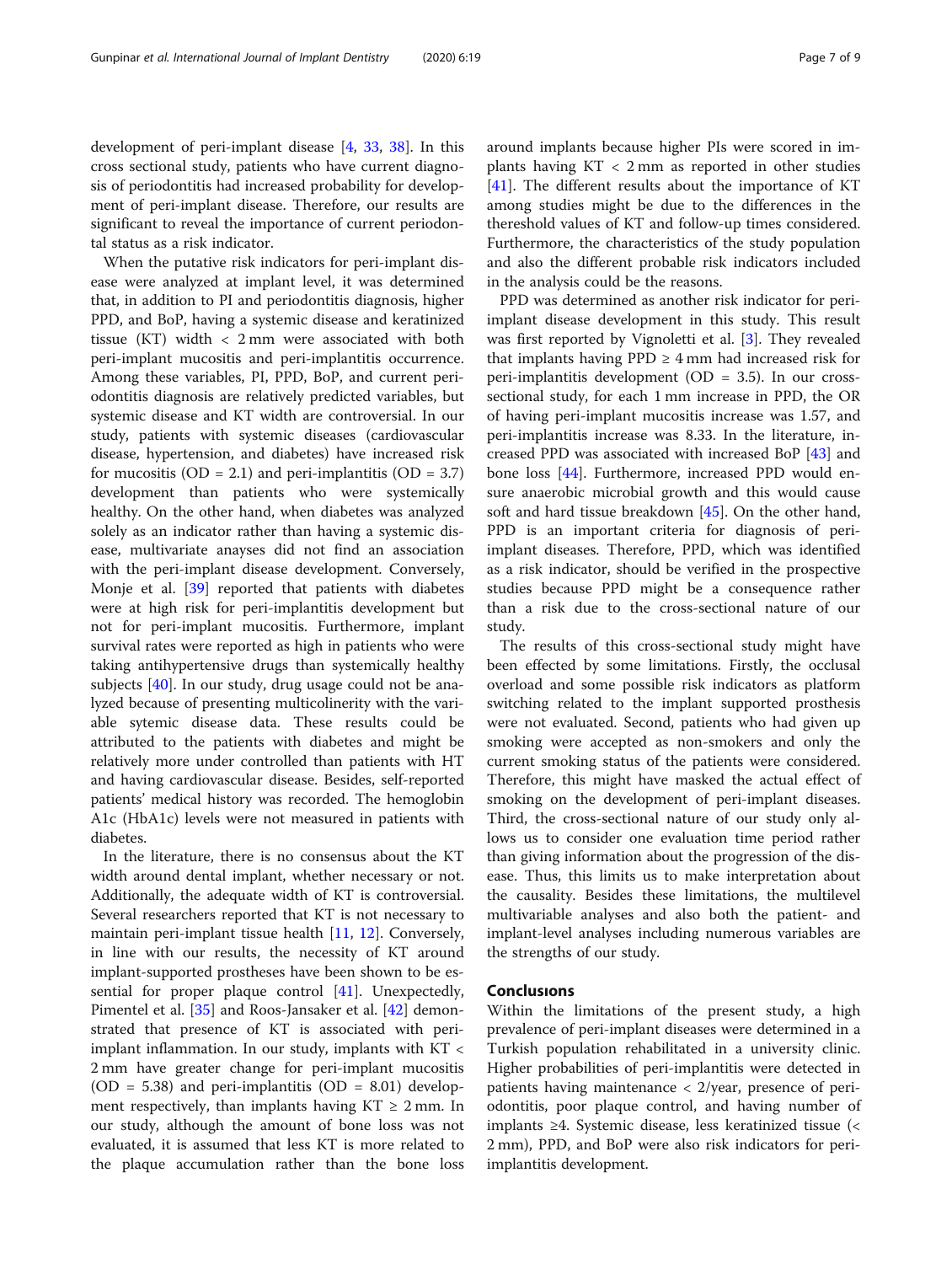#### <span id="page-7-0"></span>Abbreviations

BoP: Bleeding on probing; KM: Keratinized mucosa; PPD: Probing pocket depth; PI: Plaque index; GI: Gingival index; OR: Odds ratio; CI: Confidence intervals; KT: Keratinized tissue

#### Acknowledgements

Not applicable

#### Authors' contributions

BM and MK examined the patients and collected the data. MK transferred all the patient data to the Microsoft excel. SG analyzed the data, interpreted the results and wrote the final manuscript, and supervised all the clinical procedures. All authors read and approved the final manuscript.

#### Funding

This study has been self-funded by the authors.

#### Availability of data and materials

The datasets used and analyzed during the current study are available from the corresponding author on reasonable request.

#### Competing interest

The authors declare that they have no conflict of interest.

#### Ethics approval and consent to participate

The ethics committee of human research from the School of Medicine, Bolu Abant Izzet Baysal University (decision number: 2017/175) approved the methodology of the study. Before the study, each patient was verbally informed about the procedures, and signed informed consent was obtained.

#### Consent for publication

All authors have approved the manuscript and agree with its publication in International Journal of Implant Dentistry.

#### Received: 10 February 2020 Accepted: 31 March 2020 Published online: 20 May 2020

#### References

- 1. Berglundh T, Armitage G, Araujo MG, Avila-Ortiz G, Blanco J, Camargo PM, et al. Peri-implant diseases and conditions: consensus report of workgroup 4 of the 2017 World Workshop on the Classification of Periodontal and Peri-Implant Diseases and Conditions. J Periodontol. 2018;89(Suppl 1):S313–S8.
- 2. Wada M, Mameno T, Onodera Y, Matsuda H, Daimon K, Ikebe K. Prevalence of peri-implant disease and risk indicators in a Japanese population with at least 3 years in function-a multicentre retrospective study. Clin Oral Implants Res. 2019;30(2):111–20.
- 3. Vignoletti F, Di Domenico GL, Di Martino M, Montero E, de Sanctis M. Prevalence and risk indicators of peri-implantitis in a sample of universitybased dental patients in Italy: a cross-sectional study. J Clin Periodontol. 2019;46(5):597–605.
- 4. Arunyanak SP, Sophon N, Tangsathian T, Supanimitkul K, Suwanwichit T, Kungsadalpipob K. The effect of factors related to periodontal status toward peri-implantitis. Clin Oral Implants Res. 2019;30(8):791–9.
- 5. Esposito M, Grusovin MG, Worthington HV. Treatment of peri-implantitis: what interventions are effective? A Cochrane systematic review. Eur J Oral Implantol. 2012;5(Suppl):S21–41.
- 6. Jepsen S, Berglundh T, Genco R, Aass AM, Demirel K, Derks J, et al. Primary prevention of peri-implantitis: managing peri-implant mucositis. J Clin Periodontol. 2015;42(Suppl 16):S152–7.
- 7. Rinke S, Ohl S, Ziebolz D, Lange K, Eickholz P. Prevalence of periimplant disease in partially edentulous patients: a practice-based cross-sectional study. Clin Oral Implants Res. 2011;22(8):826–33.
- Souza AB, Tormena M, Matarazzo F, Araujo MG. The influence of periimplant keratinized mucosa on brushing discomfort and peri-implant tissue health. Clin Oral Implants Res. 2016;27(6):650–5.
- 9. Schrott AR, Jimenez M, Hwang JW, Fiorellini J, Weber HP. Five-year evaluation of the influence of keratinized mucosa on peri-implant soft-tissue health and stability around implants supporting full-arch mandibular fixed prostheses. Clin Oral Implants Res. 2009;20(10):1170–7.
- 10. Perussolo J, Souza AB, Matarazzo F, Oliveira RP, Araujo MG. Influence of the keratinized mucosa on the stability of peri-implant tissues and brushing

discomfort: A 4-year follow-up study. Clin Oral Implants Res. 2018;29(12): 1177–85.

- 11. Dalago HR, Schuldt Filho G, Rodrigues MA, Renvert S, Bianchini MA. Risk indicators for Peri-implantitis. A cross-sectional study with 916 implants. Clin Oral Implants Res. 2017;28(2):144–50.
- 12. Frisch E, Ziebolz D, Vach K, Ratka-Kruger P. The effect of keratinized mucosa width on peri-implant outcome under supportive postimplant therapy. Clin Implant Dent Relat Res. 2015;17(Suppl 1):e236–44.
- 13. Lim HC, Wiedemeier DB, Hammerle CHF, Thoma DS. The amount of keratinized mucosa may not influence peri-implant health in compliant patients: a retrospective 5-year analysis. J Clin Periodontol. 2019;46(3):354– 62.
- 14. Lin GH, Chan HL, Wang HL. The significance of keratinized mucosa on implant health: a systematic review. J Periodontol. 2013;84(12):1755–67.
- 15. Wennstrom JL, Derks J. Is there a need for keratinized mucosa around implants to maintain health and tissue stability? Clin Oral Implan Res. 2012; 23:136–46.
- 16. Armitage GC. Development of a classification system for periodontal diseases and conditions. Ann Periodontol. 1999;4(1):1–6.
- 17. Papapanou PN, Sanz M, Buduneli N, Dietrich T, Feres M, Fine DH, et al. Periodontitis: consensus report of workgroup 2 of the 2017 World Workshop on the Classification of Periodontal and Peri-Implant Diseases and Conditions. J Periodontol. 2018;89(Suppl 1):S173–S82.
- 18. Silness J, Loe H. Periodontal Disease in Pregnancy. Ii. Correlation between oral hygiene and periodontal condtion. Acta Odontol Scand. 1964;22:121– 35.
- 19. Loe H. The Gingival Index, the Plaque Index and the Retention Index Systems. J Periodontol. 1967;38(6):Suppl:610-616.
- 20. Sanz M, Chapple IL, Working Group 4 of the VEWoP. Clinical research on peri-implant diseases: consensus report of Working Group 4. J Clin Periodontol. 2012;39 Suppl 12:202-206.
- 21. Peri-implant mucositis and peri-implantitis: a current understanding of their diagnoses and clinical implications. J Periodontol. 2013;84(4):436–43.
- 22. Derks J, Schaller D, Hakansson J, Wennstrom JL, Tomasi C, Berglundh T. Effectiveness of implant therapy analyzed in a Swedish population: prevalence of peri-implantitis. J Dent Res. 2016;95(1):43–9.
- 23. Renvert S, Lindahl C, Persson GR. Occurrence of cases with peri-implant mucositis or peri-implantitis in a 21-26 years follow-up study. J Clin Periodontol. 2018;45(2):233–40.
- 24. Mir-Mari J, Mir-Orfila P, Figueiredo R, Valmaseda-Castellon E, Gay-Escoda C. Prevalence of peri-implant diseases. A cross-sectional study based on a private practice environment. J Clin Periodontol. 2012;39(5):490–4.
- 25. Zetterqvist L, Feldman S, Rotter B, Vincenzi G, Wennstrom JL, Chierico A, et al. A prospective, multicenter, randomized-controlled 5-year study of hybrid and fully etched implants for the incidence of peri-implantitis. J Periodontol. 2010;81(4):493–501.
- 26. Daubert DM, Weinstein BF, Bordin S, Leroux BG, Flemming TF. Prevalence and predictive factors for peri-implant disease and implant failure: a crosssectional analysis. J Periodontol. 2015;86(3):337–47.
- 27. Konstantinidis IK, Kotsakis GA, Gerdes S, Walter MH. Cross-sectional study on the prevalence and risk indicators of peri-implant diseases. Eur J Oral Implantol. 2015;8(1):75–88.
- 28. Katafuchi M, Weinstein BF, Leroux BG, Chen YW, Daubert DM. Restoration contour is a risk indicator for peri-implantitis: a cross-sectional radiographic analysis. J Clin Periodontol. 2018;45(2):225–32.
- 29. Marrone A, Lasserre J, Bercy P, Brecx MC. Prevalence and risk factors for peri-implant disease in Belgian adults. Clin Oral Implants Res. 2013;24(8): 934–40.
- 30. Aguirre-Zorzano LA, Estefania-Fresco R, Telletxea O, Bravo M. Prevalence of peri-implant inflammatory disease in patients with a history of periodontal disease who receive supportive periodontal therapy. Clin Oral Implants Res. 2015;26(11):1338–44.
- 31. Canullo L, Penarrocha-Oltra D, Covani U, Botticelli D, Serino G, Penarrocha M. Clinical and microbiological findings in patients with peri-implantitis: a cross-sectional study. Clin Oral Implants Res. 2016;27(3):376–82.
- 32. Francetti L, Cavalli N, Taschieri S, Corbella S. Ten years follow-up retrospective study on implant survival rates and prevalence of periimplantitis in implant-supported full-arch rehabilitations. Clin Oral Implants Res. 2019;30(3):252–60.
- 33. Renvert S, Aghazadeh A, Hallstrom H, Persson GR. Factors related to periimplantitis - a retrospective study. Clin Oral Implants Res. 2014;25(4):522–9.